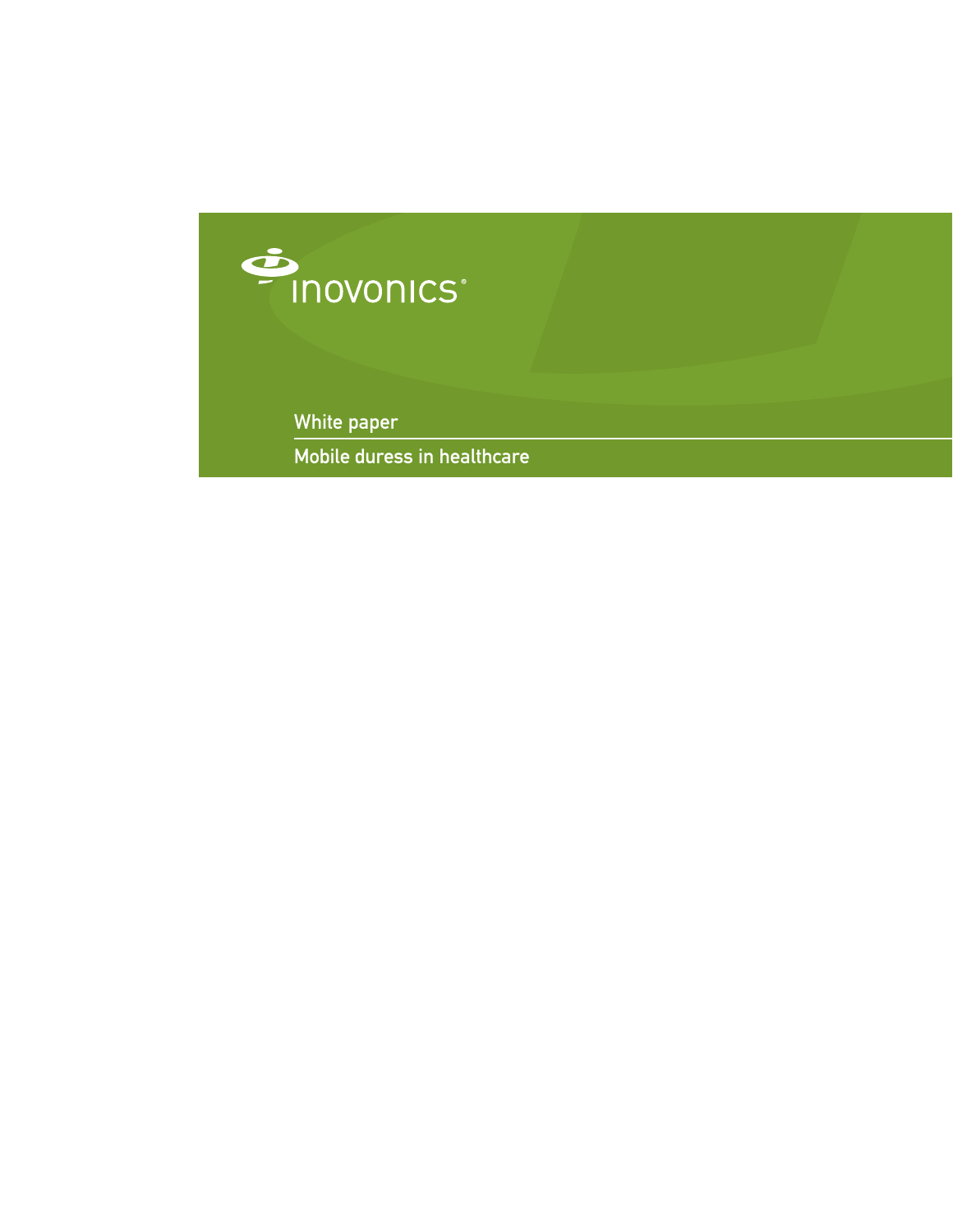# **Security Concerns in Healthcare**

Roughly two million Americans are victims of workplace violence every year.<sup>1</sup> In the healthcare industry, the dangers are even more pronounced. As reported by the Center for Personal Protection & Safety, "healthcare professionals are 16 times more likely to be attacked on the job than any other service professionals."<sup>2</sup>



**Figure 1** Healthcare professionals are 16 times more likely to be assaulted than any other service professional

The number of assaults is staggering, with roughly a half a million nurses being the victims of violent crimes every single year.3 In a study by the Emergency Nurses Association, 55 percent of emergency nurses report having experienced verbal abuse or physical violence in the last week alone, with 25 percent of nurses reporting being the victims of frequent physical violence — more than 20 or more reported assaults — in the last three years.<sup>4</sup>

http://www.ena.org/IENR/Documents/ENAEDVSReportNovember2011.pdf

*500,000 nurses are victims of violent crimes every single year.*

<sup>1.</sup>US Department of Labor, accessed 2021. "DOL Workplace Violence Program." https://www.dol.gov/agencies/oasam/centers-offices/human-resources-center/ policies/workplace-violence-program

<sup>2.</sup>Center for Personal Protection & Safety, 2010. "Workplace Violence in Healthcare Settings." http://www.fha.org/acrobat/JohnW/CPPSHealthcareWPV.pdf 3.Ibid.

<sup>4.</sup>Institute for Emergency Nursing Research, 2011. "Emergency Department Violence Surveillance Study"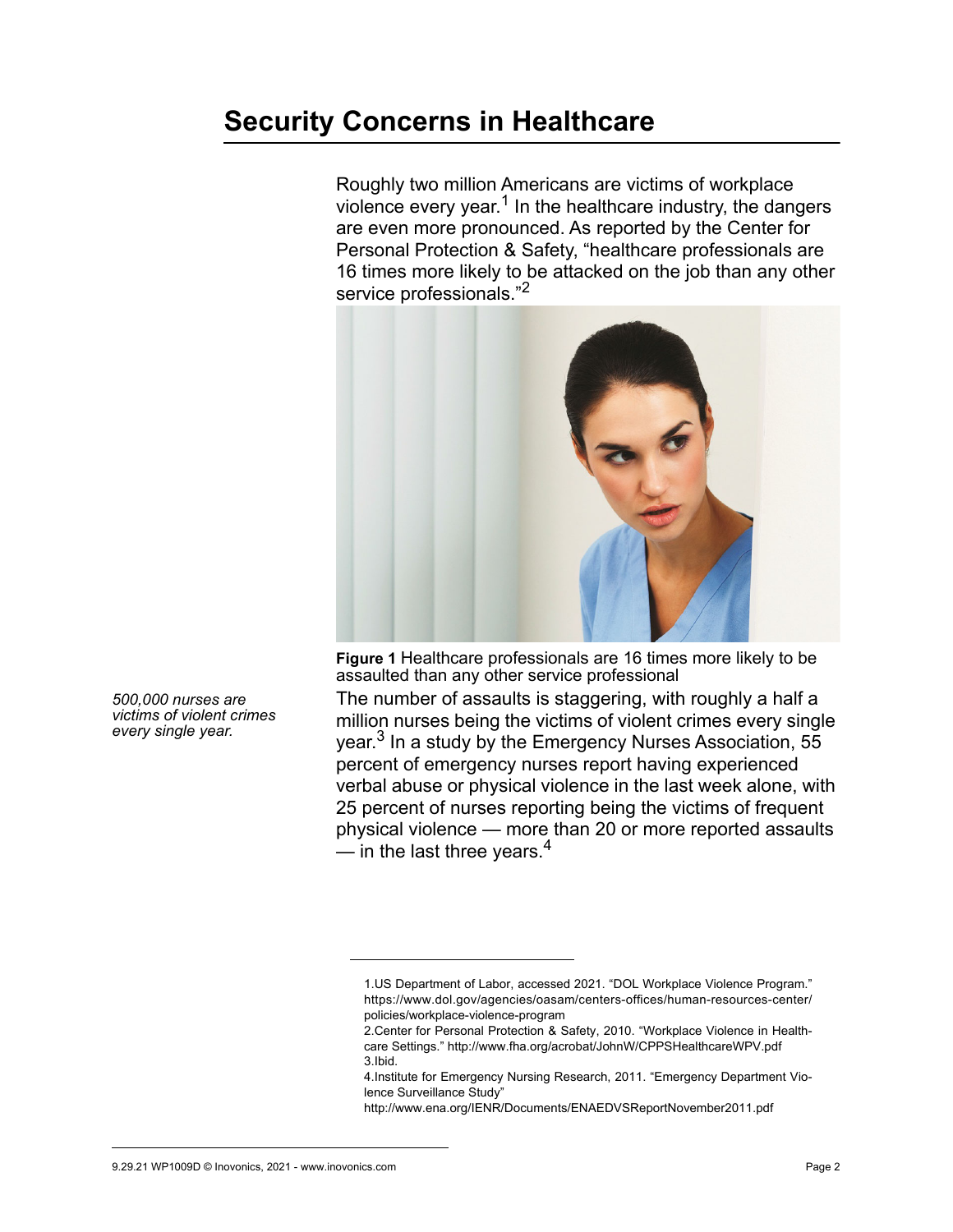

**Figure 2** One in four nurses report having been assaulted more than 20 times in the last three years

As incredible as those numbers seem, they are only the reported events; at best, only one in five incidences of verbal abuse or physical violence is reported.<sup>1</sup>

Worse, the problem is increasing. A 2020 article from *The American Journal of Managed Care* states:

> The problem of violence against health care workers, especially in critical care units, prevails and escalates across the world. It has been confirmed time and again that the vast majority of physicians, nurses, and supporting staff fall victim to WPV [work place violence] during their careers.<sup>2</sup>

There are a number of reasons to ensure the safety and security of the healthcare environment. In addition to the obvious moral obligation, violence in the workplace can impose tremendous financial costs, even just in the lost days required for workers to recuperate. OSHA writes:

> From 2002 to 2013, incidents of serious workplace violence (those requiring days off for the injured worker to recuperate) were four times more common in healthcare than in private industry on average. $3$

Moreover, failure to provide a secure environment can result in loss of accreditation from licensing and regulatory agencies at the local, state, and federal levels. Juries also continue to level higher and more frequent punitive damages

*At best, only one in five assaults on nurses is reported.*

<sup>1.</sup>Michael R. Privitera, *Workplace Violence in Mental and General Healthcare Settings*. (Sudbury: Jones and Bartlett, 2011), 10

<sup>2.</sup>The American Journal of Managed Care, 2020. "The Persistent Pandemic of Violence Against Health Care Workers." https://www.ajmc.com/view/the-persistentpandemic-of-violence-against-health-care-workers

<sup>3.</sup>Occupational Safety and Health Administration, 2015. "Workplace Violence in Healthcare: Understanding the Challenge, 2015. https://www.osha.gov/sites/default/files/OSHA3826.pdf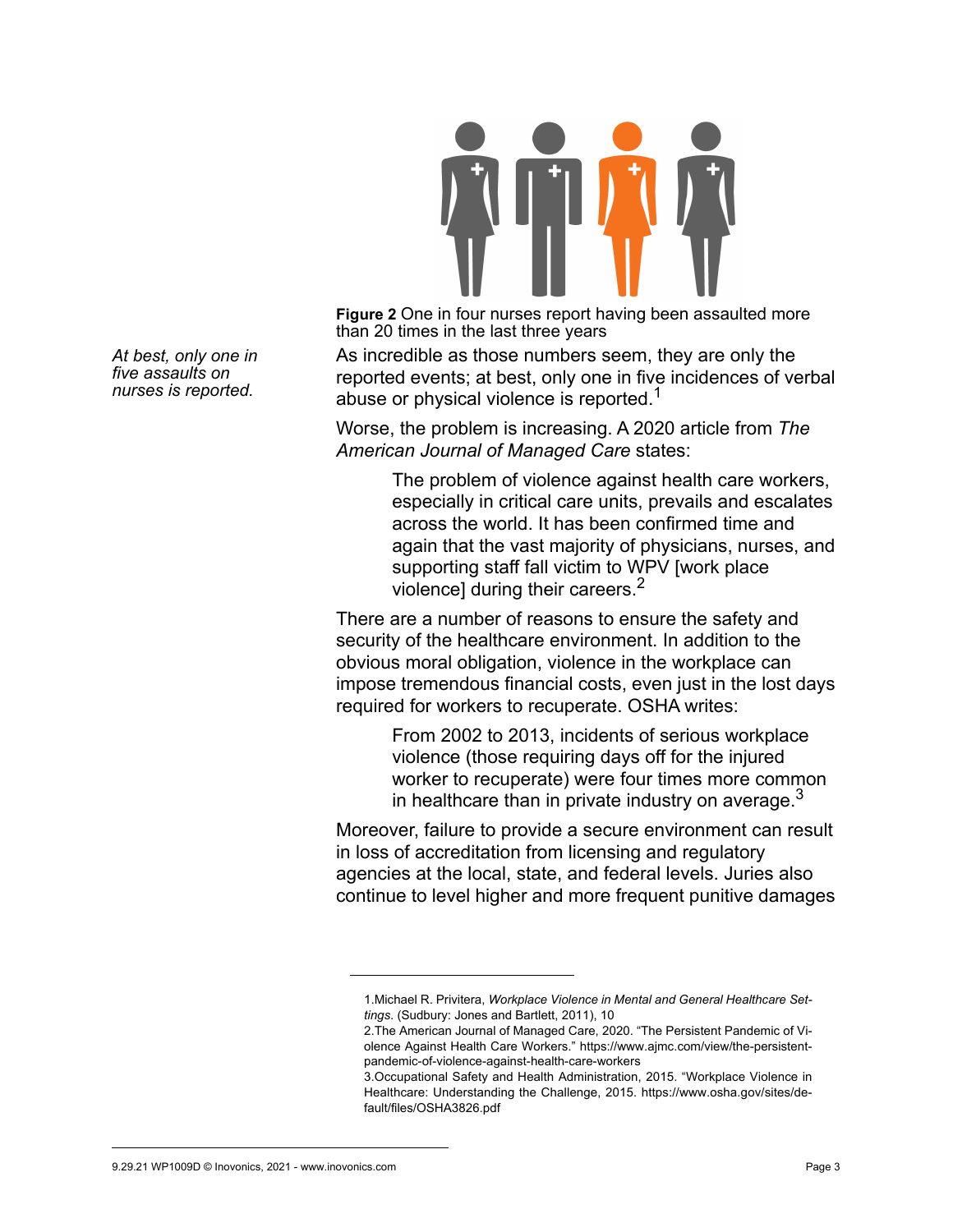at institutions deemed not to have taken appropriate security measures in the event of an emergency.<sup>1</sup>

While it is impossible to entirely eliminate the possibility of violence in the workplace, there are measures that can greatly reduce the risk. Of those measures, studies have found a wireless duress system to be the most effective. After surveying the complete range of security options available to emergency departments, the Institute for Emergency Nursing Research came to the following conclusion: "Only 1 [environmental control measure] was significantly associated with lower odds of physical violence – panic button/silent alarm "<sup>2</sup>

## **Duress System Requirements**

*Unlike other security options, duress buttons are designed to protect individuals from personal harm.*

Unlike other types of security products, a duress button is used for the sole purpose of protecting people from personal harm. It does so by providing instant alerts to security personnel in case of an emergency event.

When a mobile duress system is deployed, each staff member carries a duress button to be activated in case of an emergency event, providing them the ability to send a call for help immediately. This can be when an employee considers his or herself in imminent danger, needs immediate assistance, or even becomes aware of a broader emergency in need of reporting. A duress button provides protection not only for the staff member carrying it, but for the entire workforce and healthcare environment.

### **Location**

Though security systems can easily associate a fixed pendant with a specific location upon installation, determining the indoor location of a mobile duress pendant is significantly more difficult, and usually cost prohibitive to deploy even when possible. But in the event of an emergency, no information is more important to responders than the location of the activation.

2.Institute for Emergency Nursing Research, 2011. "Emergency Department Violence Surveillance Study" http://www.ena.org/IENR/Documents/ENAEDVSReportNovember2011.pdf

<sup>1.</sup>Tony W. York, Don MacAlister *Hospital and Healthcare Security*, (Burlington: Butterworth-Heinemann, 2015), 23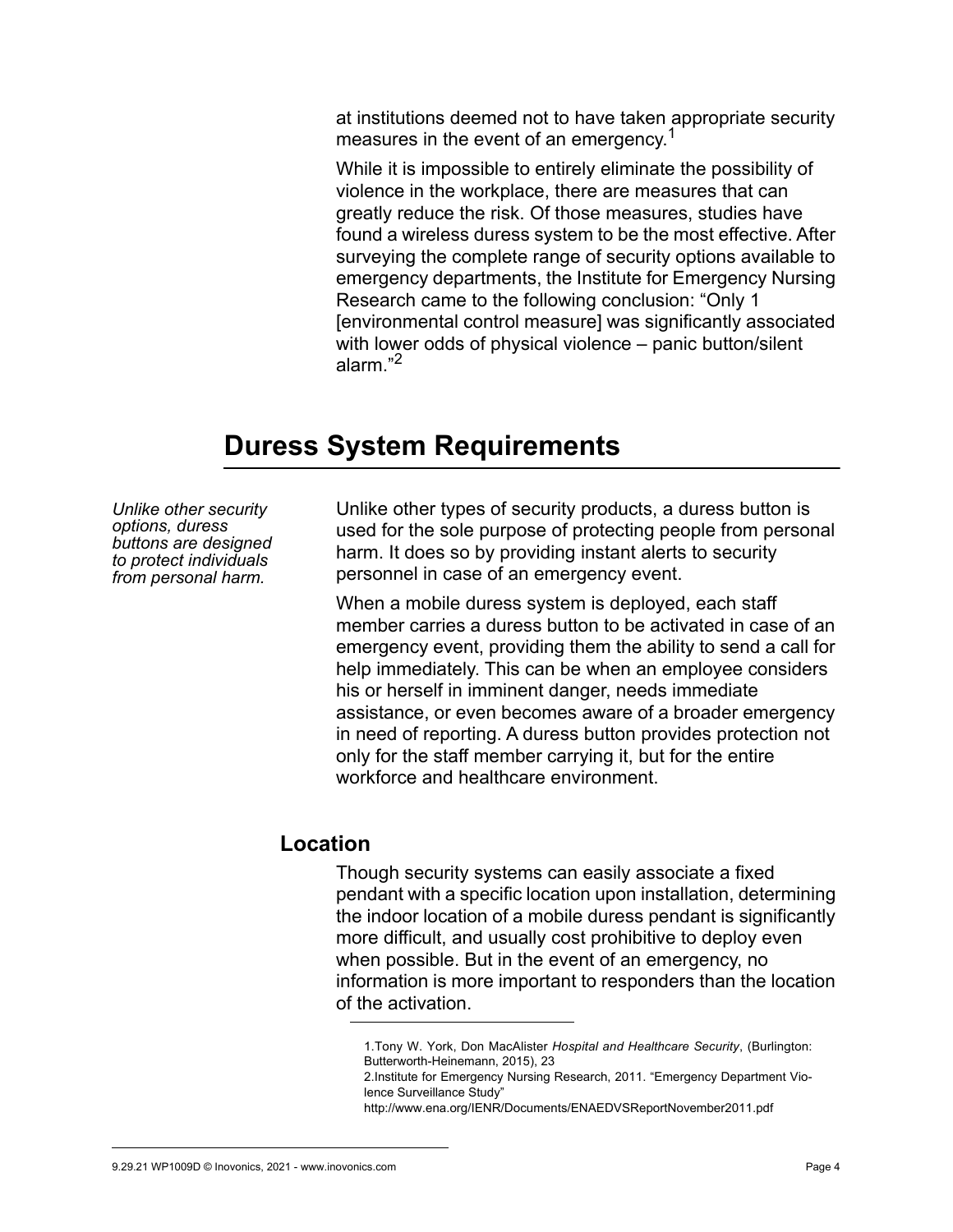A mobile duress system that cannot demonstrate its ability to deliver precise room and floor level location accuracy is of little use in large commercial settings. Through rigorous and repeatable testing, Inovonics has proven the location precision of its mobile duress system.

The Inovonics mobile duress system delivers an innovative location solution, built upon the reliability and cost effectiveness of EchoStream®. It delivers precise location accuracy — room, zone or floor, depending on what your specific location requires — using application programming interface (API) push notifications to integrate directly into a central station or other IP-based software application. Those in danger can easily and discreetly notify responders with the location of the incident, lowering response times when it matters most.

#### **Complete Integration**

*A duress button must be easily integrable with the systems used by mobile responders to ensure a rapid response.*

According to Patricia Allen's *Violence in the Emergency Department: Tools and Strategies to Create a Violence Free ED*:

> Hospitals need to anticipate that violence will occur and have a plan to prevent it. Each staff member, whether employed full-time, part-time, or [per diem], needs to be trained in de-escalation tactics and to have the tools, support, and empowerment necessary to know how to act rapidly when a violent episode does erupt in the Emergency Department.<sup>1</sup>

The key word in that statement is *rapidly*. Due to the nature of the emergency situations that face the healthcare industry today, it is not sufficient that a duress button alarm be sent to only a central station or a single command center. Just as

<sup>1.</sup>Patricia Allen, *Violence in the Emergency Department: Tools and Strategies to Create a Violence Free ED*, (New York: Springer, 2009, xii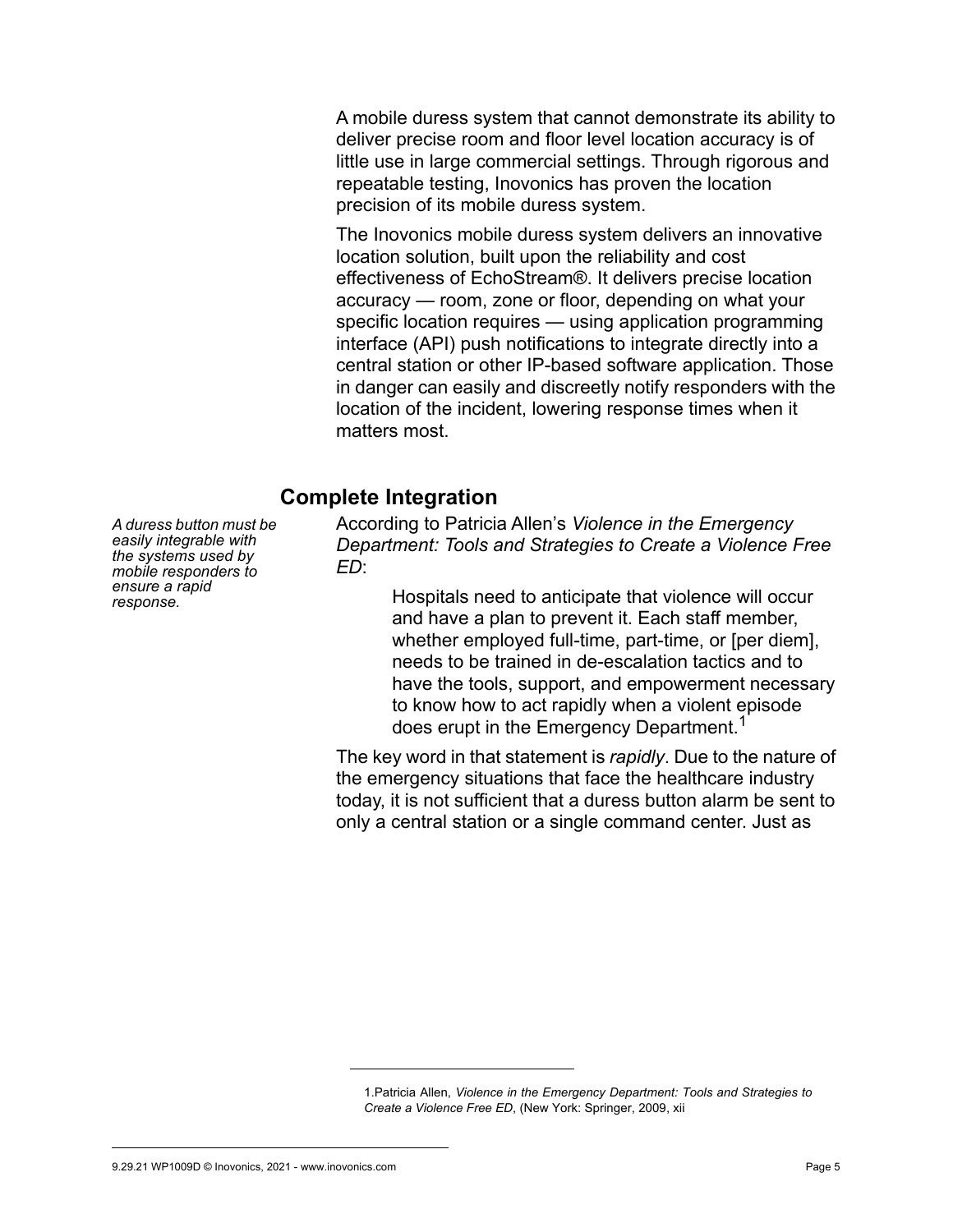employees are inherently mobile in a healthcare setting, so are healthcare emergency responders.



**Figure 3** The ability to alert mobile responders is critical to a rapid response

Likewise, violence can arise from individuals forced to wait for healthcare due to understaffing or overcrowding; psychiatric patients, especially those not being medicationcompliant; gang members and criminals seeking access to drugs; substance abusers undergoing withdrawal; and violent individuals who see medical facilities as providing easy targets.<sup>1</sup> Because of this, it is essential that the duress button be able to summon the appropriate response.

Which means that to be effective, the duress button, as well as the wireless network that supports it, must be easily integrated into the security systems the staff already counts on, and provides a response necessary to the emergency.

The flexibility of the Inovonics wireless network allows for duress buttons to be added to virtually any existing security system, allow for an easy system upgrade while leveraging existing infrastructure with minimal incremental cost.

The flexibility and integrability of Inovonics duress systems also allow for a variety of responses. For instance, when a duress button is pressed it can be configured to immediately initiate a hospital lockdown procedure. Having the ability to easily trigger an emergency response can save precious time when it matters most

<sup>1.</sup>Patricia Allen, *Violence in the Emergency Department: Tools and Strategies to Create a Violence Free ED*, (New York: Springer, 2009), xi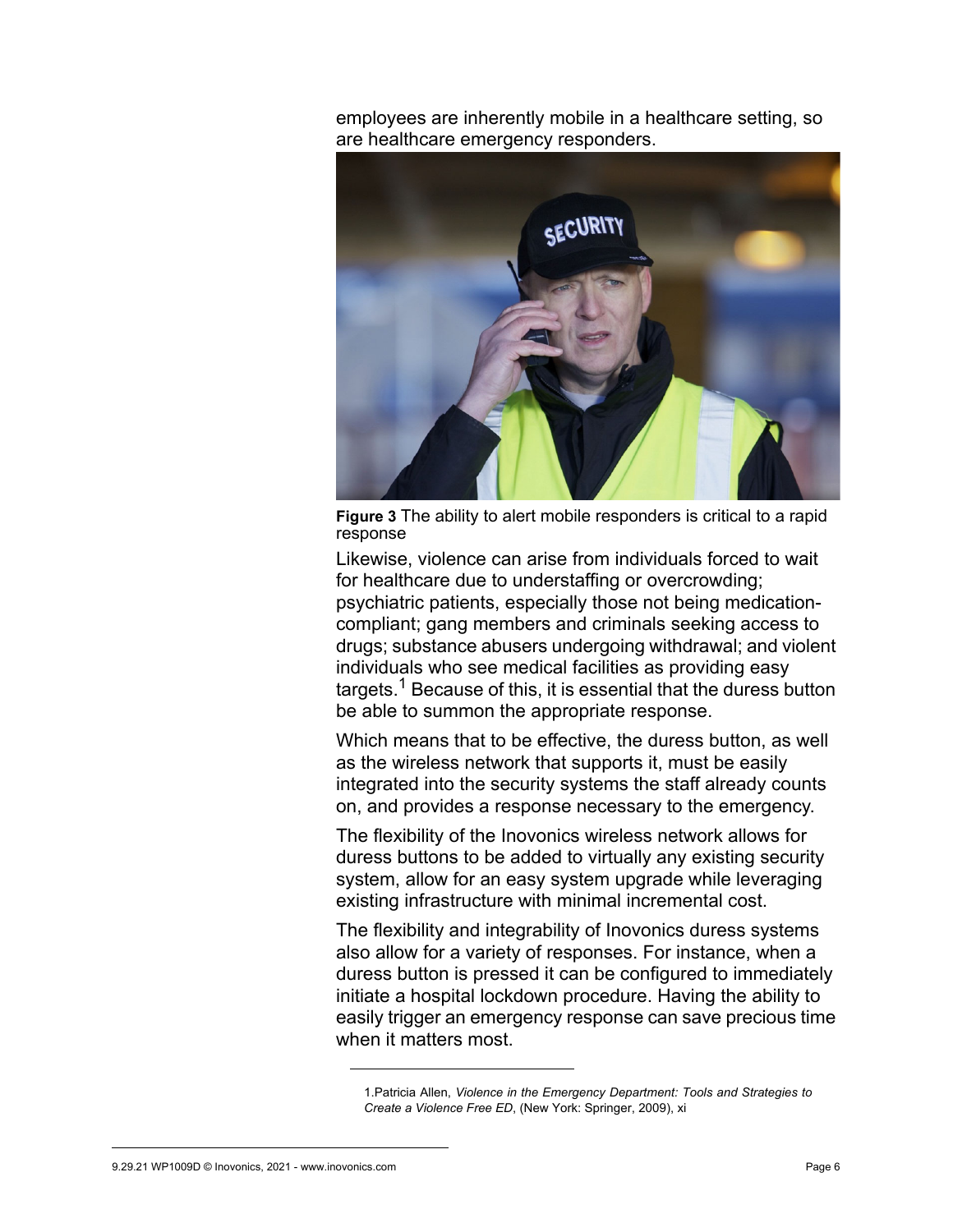### **Single Facility to Campus-Wide Coverage**

Because of the size and complexity of healthcare campuses, the wireless network must be scalable. As Don MacAlister and Tony W. York write in *Hospital and Healthcare Security*:

> The deliver of healthcare changes rapidly and is vastly different from what it was just a few years ago. Hospitals are no longer an isolated group of freestanding buildings. They are critical infrastructures forming complex medical centers.<sup>1</sup>

Nor are the buildings on a campus the only places that need protection. Staff must also be protected in stairwells, parking lots, and on the grounds. As MacAlister and York continue:

> Medical center parking areas, whether surface lots or multilevel structures, are often scary and downright dangerous places. The random shooting death of a police officer in Wilmington, NC, as he and his wife were leaving the hospital at the close of visiting hours; the critically injured woman in Omaha, NB, who was shot in a medical center parking lot by an assailant who was attempting to steal her purse; the hospital parking attendant in Philadelphia, PA, who was shot to death during an armed robbery; the healthcare office worker in Indianapolis, IN, who was locked in the trunk of her vehicle while the assailant drove her vehicle out of the parking structure are examples of tragic incidents occurring with great frequency.<sup>2</sup>

*A duress system must be able to protect employees in the entire healthcare campus, including parking garages, stairwells, and on the grounds.*

<sup>1.</sup>Tony W. York, Don MacAlister *Hospital and Healthcare Security*, (Burlington: Butterworth-Heinemann, 2015), 1

<sup>2.</sup>Tony W. York, Don MacAlister *Hospital and Healthcare Security*, (Burlington: Butterworth-Heinemann, 2015), 589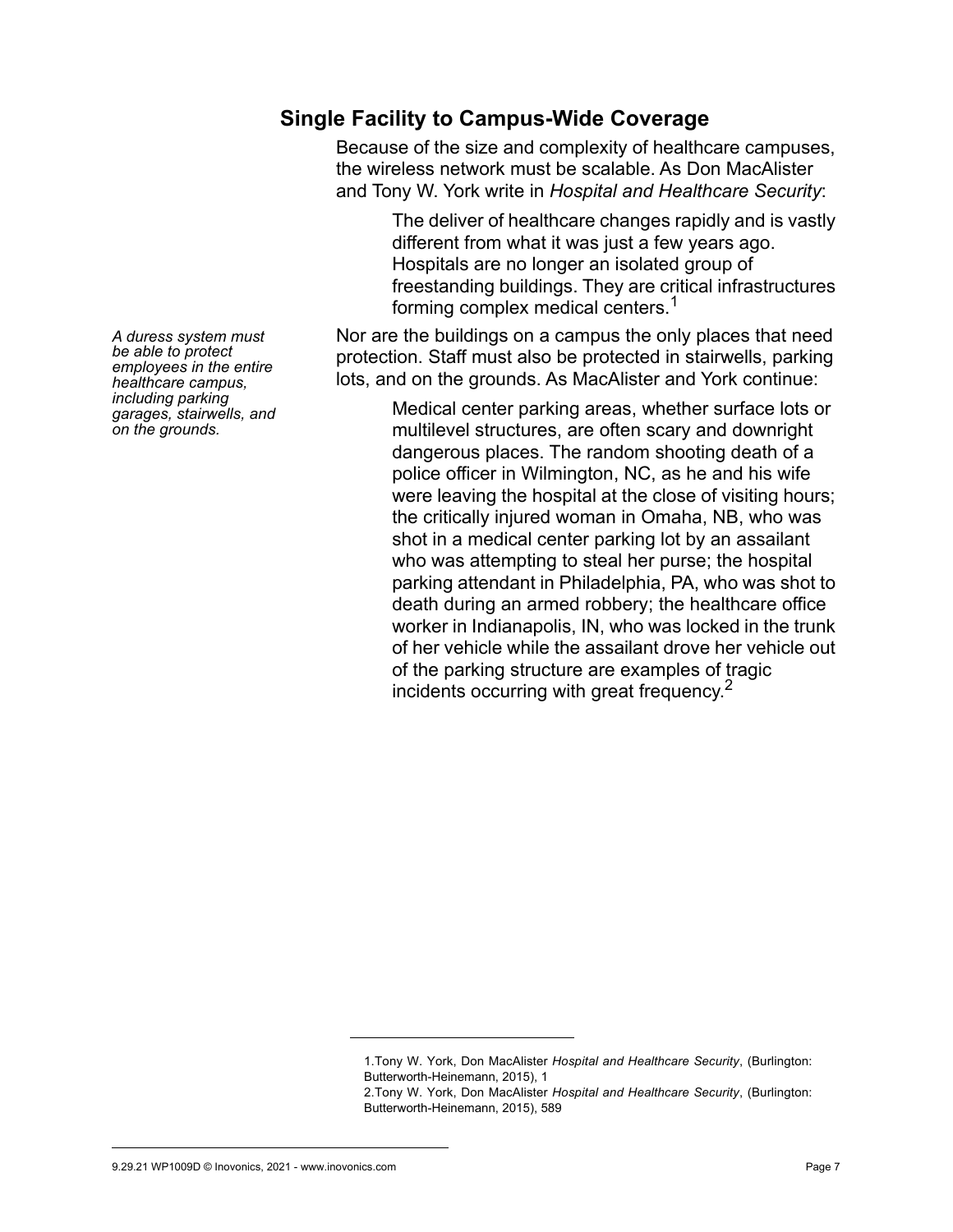

**Figure 4** Duress pendants must work no matter where the employee is

The Inovonics wireless network offers superior range and performance, especially in large campuses or multiplebuilding sites. The system can scaled from a single building out to an entire multi-building healthcare facility spread over acres. Parking lots, out buildings and even outdoor areas can be easily covered on a single system without costly wiring, trenching or additional configuration.

#### **Mission Critical Reliability**

There is no requirement for a duress pendant than reliability. This is a function of the wireless network. There are numerous kinds of wireless technology, and most are not capable of operating in challenging healthcare environments.

The demands placed on a wireless network by the healthcare industry differ dramatically from those of most other industries. The building materials themselves create incredible challenges to RF propagation. A wireless duress system needs to penetrate a variety of structural materials, including bricks, steel, insulation, and even the lead used in radiology departments to shield patients and staff from radiation.

Because of these demands, many commonly used wireless technologies are inadequate for duress buttons. Those that allow other applications to run on the same wireless system can incur interference and down time, and those that are not

*Most wireless technologies are not capable of operating reliably in healthcare environments.*